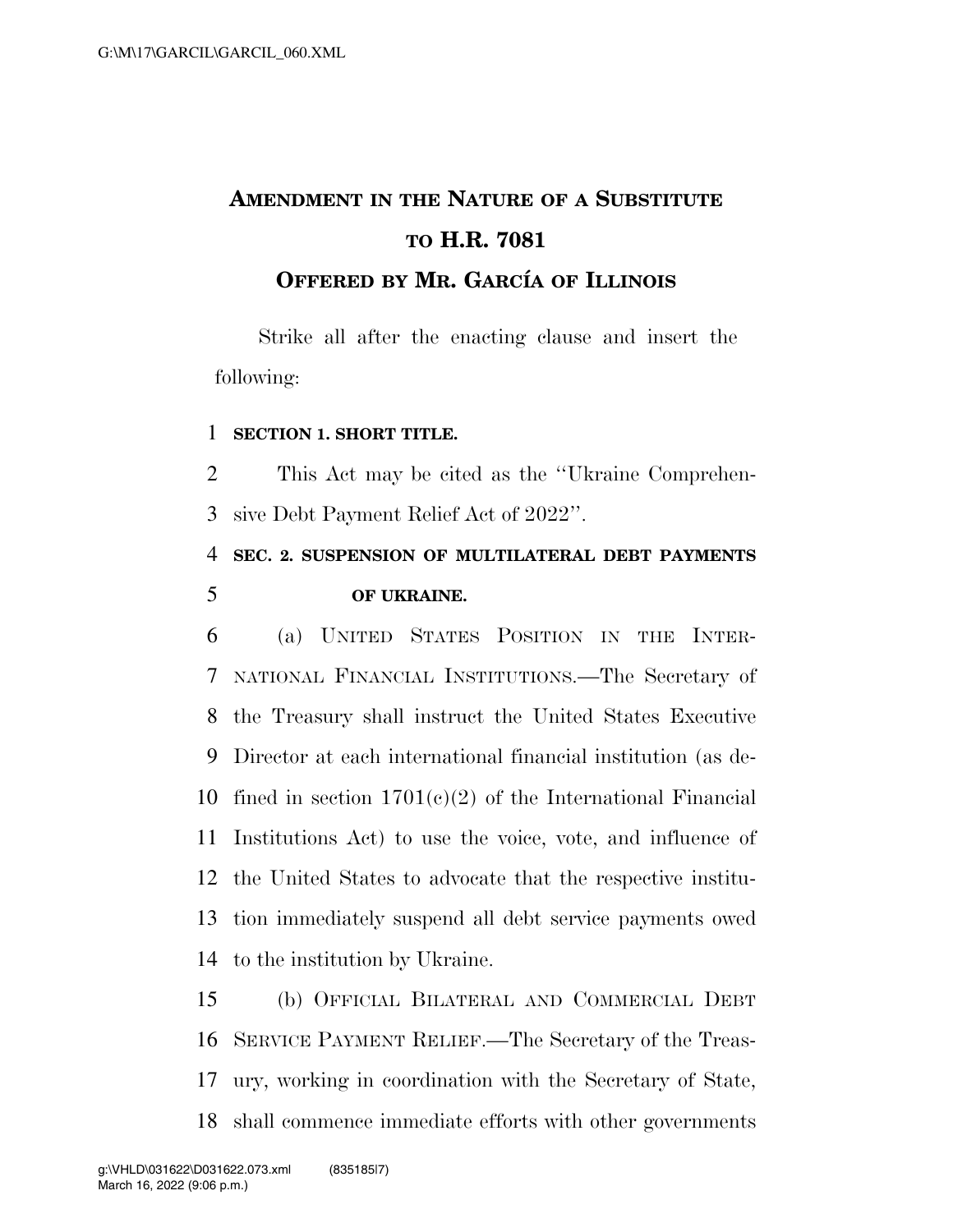$\mathcal{D}_{\mathcal{L}}$ 

 and commercial creditor groups, through the Paris Club of Official Creditors and other bilateral and multilateral frameworks, both formal and informal, to pursue com-prehensive debt payment relief for Ukraine.

 (c) MULTILATERAL FINANCIAL SUPPORT FOR UKRAINE.—The Secretary of the Treasury shall direct the United States Executive Director at each international fi-8 nancial institution (as defined in section  $1701(e)(2)$  of the International Financial Institutions Act) to use the voice and vote of the United States to support, to the maximum extent practicable, the provision of concessional financial assistance for Ukraine.

 (d) MULTILATERAL FINANCIAL SUPPORT FOR REFU- GEES.—The Secretary of the Treasury shall direct the United States Executive Director at each international fi-16 nancial institution (as defined in section  $1701(e)(2)$  of the International Financial Institutions Act) to use the voice and vote of the United States to seek to provide economic support for refugees from Ukraine, including refugees of African descent, and for countries receiving refugees from Ukraine.

#### **SEC. 3. REPORT TO THE CONGRESS.**

 Not later than December 31 of each year, the Presi-dent shall